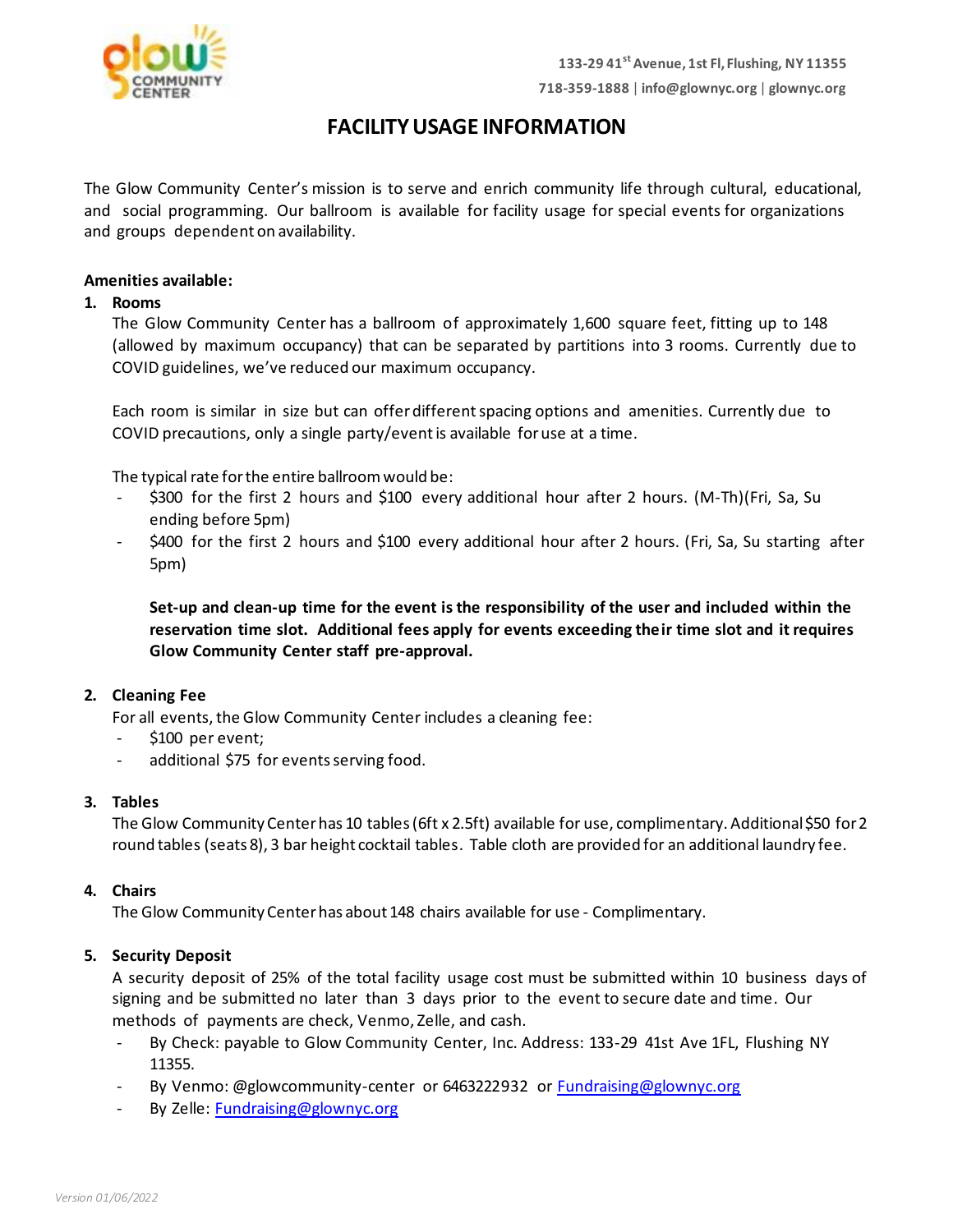

# **6. Sound & Lighting**

There are two sound & lighting options available:

- Portable PA system with a single microphone is \$50 per event.
- AV Rack sound and lighting (would require an in-house technician to set up), typically used for full ballroom use and/or use of Room 3. Use of the AV rack would be \$75 per event.

# **7. Microphones**

We have wireless and traditional wired microphones available. As per Sound & Lighting, use of wireless microphones would require pairing with the AV Rack, typically used for full ballroom use and/or use of Room 3. Use of the AV Rack would include 2 wireless microphones complementary. Use of the Portable PA system would include a single wired microphone complementary

# **8. Projectors & Displays**

We have 2 options for screens/display usage for presentations and other activities requiring monitors, screens or projectors.

- We have a ceiling mounted projector that projects onto the projector screen on the stage in Room 3. Projector use would require the use of the AV Rack to connect, via HDMI. Projector use would be \$50 per event.
- We have a 55 inch monitor that is portable and can be placed in any of the rooms. Connection would be required via HDMI. Display use would be \$50 per event.

### **9. Piano**

The Glow Community Center has a Yamaha parlor grand piano available. Use of piano would be \$100 per event.

### **10. Karaoke Machine**

We have a Karaoke machine available for \$100 per event, the use of the Karaoke machine includes 2 wireless microphones that would require pairing with the AV Rack.

### **11. Other Important Notes**

- *Alcohol beverage policy:* Currently, we are only hosting dry events, meaning there **cannot** be any alcohol on-premises.
- *Insurance:* Unless waived in writing by GCC, the Users must provide proof of \$1 million liability insurance coverage for each event. All insurance shall be at the User's expense. Glow Community Center, Inc. shall be included as a "named insured" on the User's insurance policy, and evidence of such shall be provided to GCC at least 3 days prior to Event Date. See Facility Usage Agreement for coverage details required or request to a sample. Websites like the theeventhelper.com provide easy to access event insurance options.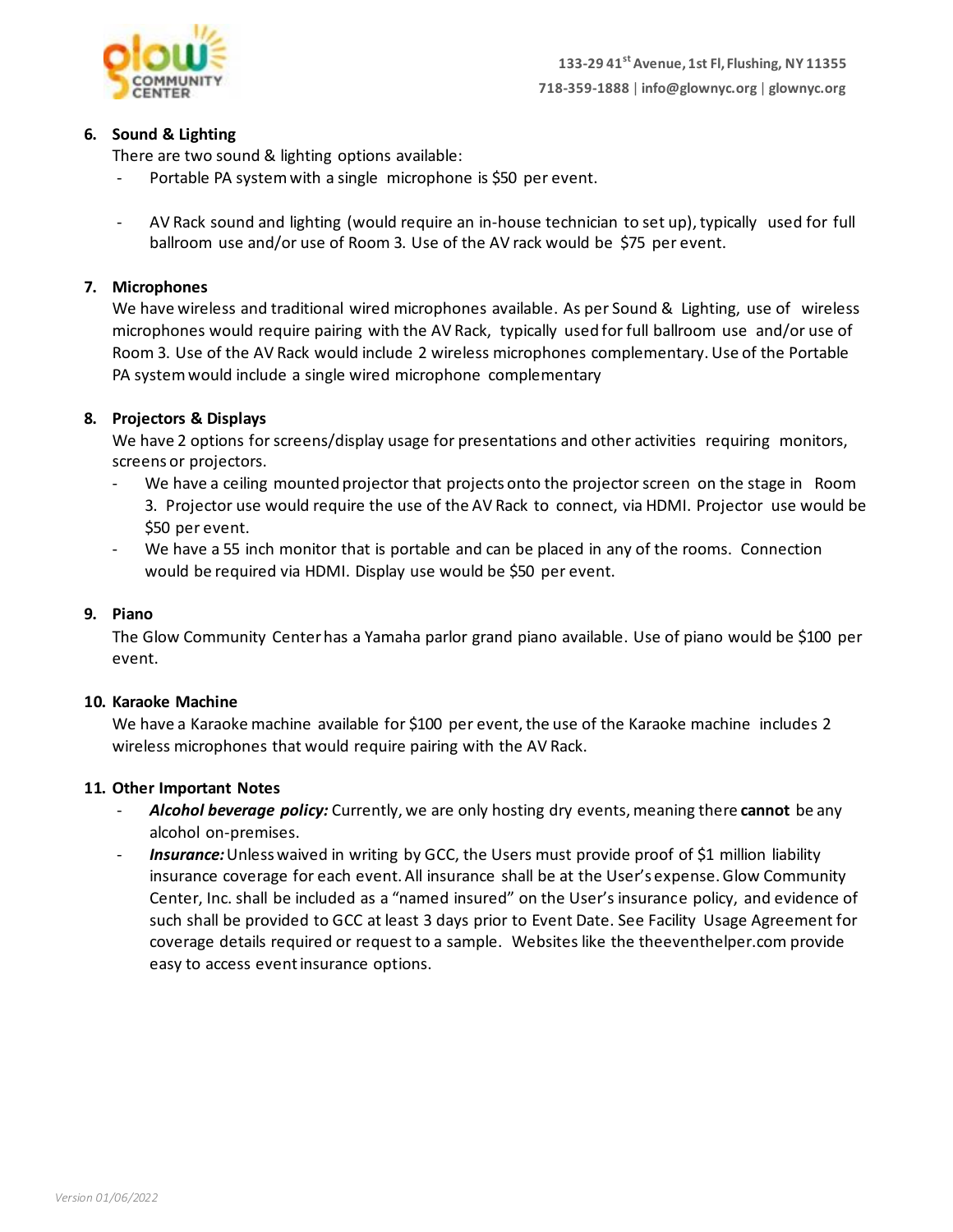

**718-359-1888** | **[info@glownyc.org](mailto:info@glownyc.org)** | **glownyc.org**

# FACILITY USAGE AGREEMENT FORM

This AGREEMENT for the facility usage of facilities is made between Glow Community Center, Inc. (hereafter "GCC") and (hereafter "USER")

| <b>Contact Name</b> |       | <b>Title</b>            |       |     |
|---------------------|-------|-------------------------|-------|-----|
| <b>Phone Number</b> |       | Email                   |       |     |
| Tax ID (NFP Status) |       | <b>Business address</b> |       |     |
| Facility usage Date | 2022, | Time                    | From: | To: |

BRIEF DESCRIPTION OF EVENT: Estimated # of attendance: \_\_\_\_\_\_\_\_\_\_\_\_\_\_\_\_\_\_\_\_\_\_\_\_\_

Furnishing, A/V, and other optional requests:

| Description                                                | Quantity | # of Hrs | Cost                                                                  | <b>Remarks</b> |
|------------------------------------------------------------|----------|----------|-----------------------------------------------------------------------|----------------|
| Room costs                                                 |          |          |                                                                       |                |
| Tables (4'x 6' up to 10)                                   |          |          | Complimentary                                                         |                |
| Chairs                                                     |          |          | Complimentary                                                         |                |
| 2 Round Tables (seats 8) & 3 bar<br>height cocktail tables |          |          | \$50.00                                                               |                |
| Sound & Lighting (see note)                                |          |          | \$60.00                                                               |                |
| Microphones                                                |          |          | *included if sound & lighting chosen                                  |                |
| Portable PA system with a single<br>microphone             |          |          | \$50.00                                                               |                |
| Projector                                                  |          |          | \$50.00                                                               |                |
| Piano                                                      |          |          | \$100.00                                                              |                |
| Karaoke Machine                                            |          |          | \$100.00                                                              |                |
| <b>Cleaning Fee</b>                                        |          |          | \$100.<br>\$75 Additional for events serving food                     |                |
| Additional requests (laundry fee)                          |          |          | \$20 - white table cloth each<br>n/a<br>\$15 - black table cloth each |                |
| Total                                                      |          |          | \$<br>.00                                                             |                |

Security Deposit at 25% in the amount of \$ is due 10 business after submission.

By signing below, I certify that I am authorized to execute this Facility Usage Agreement on behalf of the above named organization and I agree to the terms attached hereto.

| <b>AGREED:</b>                                                              | <b>GCC Office Use</b>                     |                    |        |                   |      |                               |
|-----------------------------------------------------------------------------|-------------------------------------------|--------------------|--------|-------------------|------|-------------------------------|
|                                                                             |                                           |                    | Amount | Payment<br>Method | Date | Signed by<br><b>GCC Staff</b> |
| User (Origination Name)                                                     | Date                                      | Original           |        |                   |      |                               |
|                                                                             |                                           | <b>Costs</b>       |        |                   |      |                               |
|                                                                             |                                           | <b>Additional</b>  |        |                   |      |                               |
| Authorized Signature<br><b>CONFIRMED:</b>                                   | Print Name/ Title                         | <b>Total Costs</b> |        |                   |      |                               |
|                                                                             |                                           | <b>Deposit</b>     |        |                   |      |                               |
|                                                                             |                                           | <b>Balance</b>     |        |                   |      |                               |
| A shall contract of $\mathcal{O}(t)$ and called the set of $\mathcal{O}(t)$ | $P_{\text{total}}$ and $P_{\text{total}}$ |                    |        |                   |      |                               |

Authorized Signature **Print Name/ Title**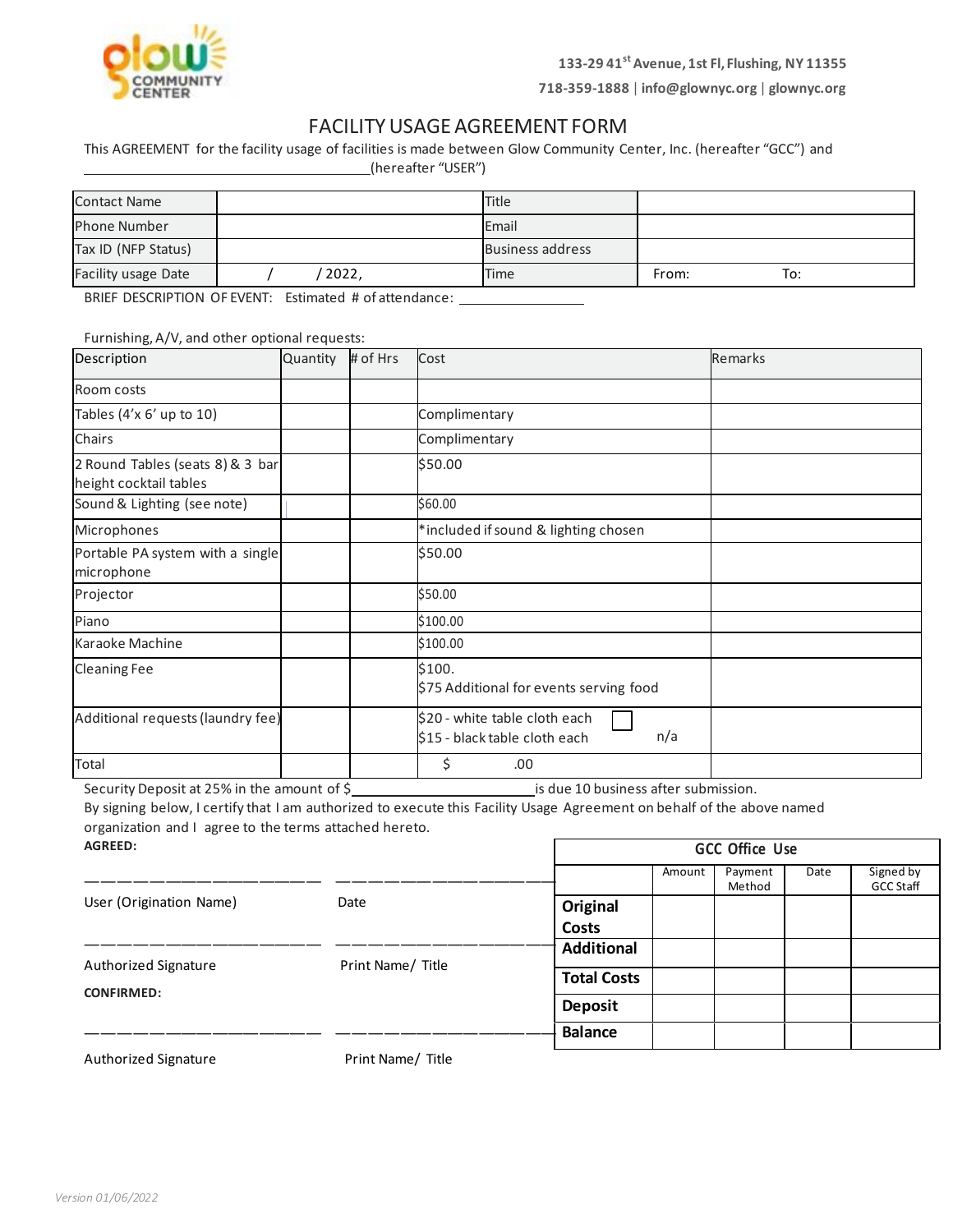

### **1. Cancellation or Postponement Initials Limitials**

If the User wishes to cancel the event, the User must notify GCC in writing at least fourteen (14) days prior to the Event Date. A cancellation fee equal to the amount of the Facility Usage Deposit will apply.

If GCC determines that the event must be postponed due to an emergency, natural force majeure events or extreme adverse weather conditions, civil disturbance, orsimilar unforeseen circumstance, GCC will re-schedule the event on a space-available basis and the facility usage deposit will be transferred to the re-scheduled booking. GCC is not liable for any losses, expenses, fees oradditional costs incurred by the User as a result of the postponement.

### **2. Terms and Regulations Initials \_\_\_\_\_\_\_\_\_\_\_**

User Requirement: GCC reserves the right to determine in its sole and absolute discretion whether any person/group seeking to use the Glow Community Center is a "responsible organization" and the Board of Directors of GCC reserves the right in its sole and absolute discretion to decline to rent the Glow Community Center to any person/group not meeting this requirement. This Agreement is not to be construed as in any way granting to User any interest as a tenant or subtenant in the Premises; it is intended that this Agreement merely grants to User a revocable license to enter upon and use the Premises in accordance with the terms hereof and will not be deemed to grant to User a leasehold or other real property interest in the Premises.

# **3. Security Initials \_\_\_\_\_\_\_\_\_\_\_**

Security officers and/or other security measures (the "Security") may be required at certain events as determined by GCC in its sole and absolute discretion. Required Security shall be obtained by GCC and paid for in full by the User. GCC shall not be responsible for any costs or fees associated with Security. In the event that Security is required, the User shall retain Security for at least one additional hour beyond the actual Event Hours to ensure that Security will be present for at least a half hour before and a half hour after the event.

# **4. Insurance Initials \_\_\_\_\_\_\_\_\_\_\_**

Unless waived in writing by GCC, the User must provide proof of \$1 million liability insurance coverage for each event. All insurance shall be at the User's expense. Glow Community Center, Inc. shall be included as a "named insured" on the User's insurance policy, and evidence of such shall be provided to GCC at least \_3\_ days prior to Event Date. Websites like the theeventhelper.com provide easy to access event insurance policies.

# **5. Alcoholic Beverages Initials \_\_\_\_\_\_\_\_\_\_\_**

The sale and serving of alcoholic beverages is strictly prohibited unless the User, the event caterer, or the event sponsor, seeks written permission from GCC and has or obtains a permit or license from the NYS Liquor Authority to serve alcohol. Where alcohol is involved, the Usershall strictly comply with all liquor laws and regulations. Neither User nor Glow Community Center may serve any hard liquor on the premises. If permitted, only beer, wine, and cider may be served on the premises. Alcohol is prohibited outside of the designated space. In no event will the User or attendees of the event bring alcoholic beverages outside of the designated area. Neither User nor Glow Community Center may serve any alcohol to minors at any time. Glow Community Center reservesthe right to request identification or discontinue services at its discretion. All barservice must end at least one hour prior to the end of the event.Glow Community Center requires a minimum of one bartender to be presentfor every 40 people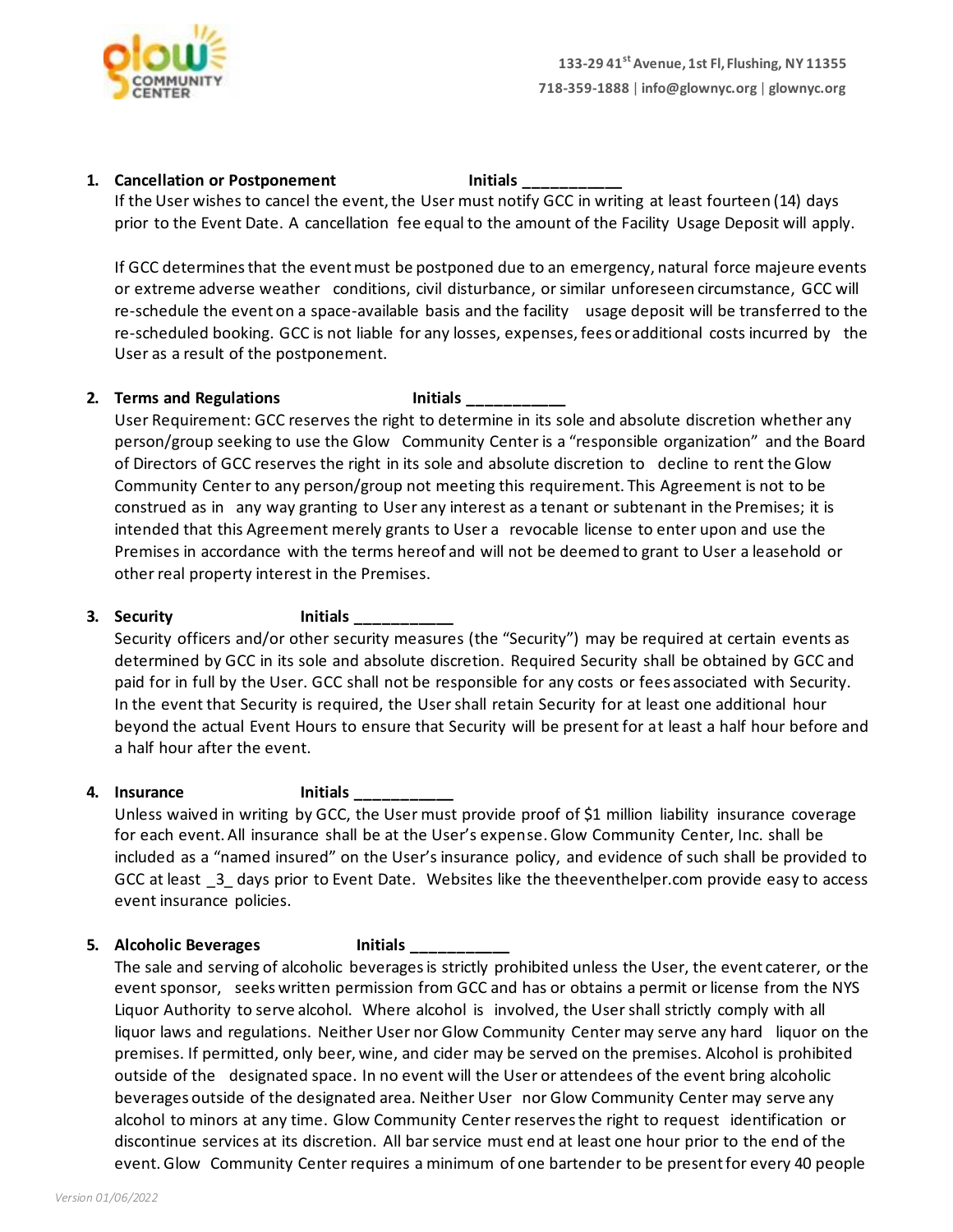

at an event serving alcoholic beverages. Proof of insurance required.

### **6. Smoking/Drug Free Initials \_\_\_\_\_\_\_\_\_\_\_**

Any form of smoking or the use of any tobacco product is not allowed inside the Premises or in any entrances, exits or other areas immediately adjacent to the Premises. The use or possession of any illegal drugs or substances is strictly prohibited.

Firearms and Weapons: Possession of any firearms, weapons or ordinance is strictly prohibited on the Premises unless the person is a law enforcement officer authorized to carry weapons at the time of the event.

# **7. Indemnification Initials \_\_\_\_\_\_\_\_\_\_\_**

The User agrees to fully indemnify, defend, and hold GCC and its Board of Directors and employees harmless from any and all costs and expenses resulting from any claims, suits, or liabilities of any kind, including attorney fees, arising from or purporting to arise from the conduct, activity, or any other transaction involving this Facility Usage Agreement, the User's event, the User and/or its guests, invitees, or any other person on the Premises at the request or invitation of the User or User's guests or invitees. This provision of the Facility Usage Agreementshall survive the User'sscheduled departure date from the Premises and the termination of this Facility Usage Agreement.

# **8. Damaged Property Initials \_\_\_\_\_\_\_\_\_\_\_**

The User will be responsible for the full cost of cleaning and/or repairing any stains or damage, beyond normal wear and tear, of GCC's property and the Premises. This includes any damage caused by the User, User's guests, User's Invitees, User's service providers or any individual(s) connected to the User's event. A Security Deposit of \$500.00 (separate from the Facility Usage Fee) is required. If any damage occurs, it will be assessed and deducted from the Security Deposit. The User will be billed for any additional amount that exceedsthe amount of the Security Deposit, and the User will be required to pay such additional amount within 10 Business Days of receiving the bill.

# **9. Decorations and Furnishings Initials \_\_\_\_\_\_\_\_\_\_\_**

Furnishings, candles, glitter, confetti, sand or any substance that can be a fire hazard, impedes egress, or causes litter or debris inside or outside the building or on the grounds is prohibited. Tape and adhesives must be approved by GCC.No pins, tacks, nails, or any other puncturing devices are allowed.

# **10. Facility Access Initials \_\_\_\_\_\_\_\_\_\_\_**

All decorations, equipment and other materials brought in for the event by the User must be removed from the Premises by the end of the Event Hours unless prior arrangements have been approved by GCC in writing.

# **11. Contact Person Initials \_\_\_\_\_\_\_\_\_\_\_**

The Usershall designate a person in Section II of this Facility Usage Agreement as the contact person who has full authority to act and make decisions on behalf of the User in connection with the User's use of the Premises (the "Contact Person").

**12. Removal for Unruly Behavior Initials \_\_\_\_\_\_\_\_\_\_\_**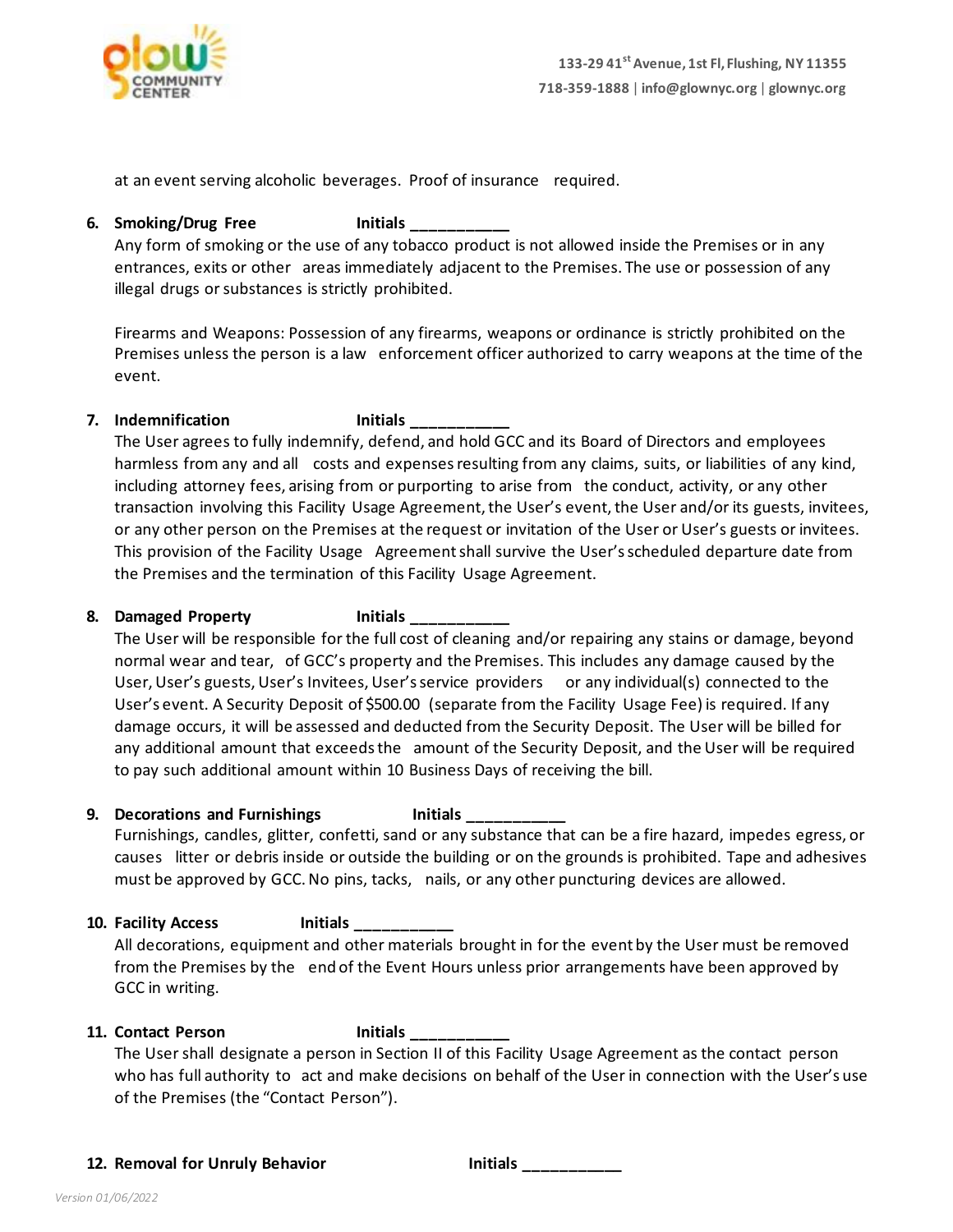

Failure to comply with any security or management requests or requestsfrom GCC, excessive noise, foul language, violation of rules and regulations or any applicable laws or unruly behavior may result in the User's removal from the premises and/or the contacting of law enforcement agencies.